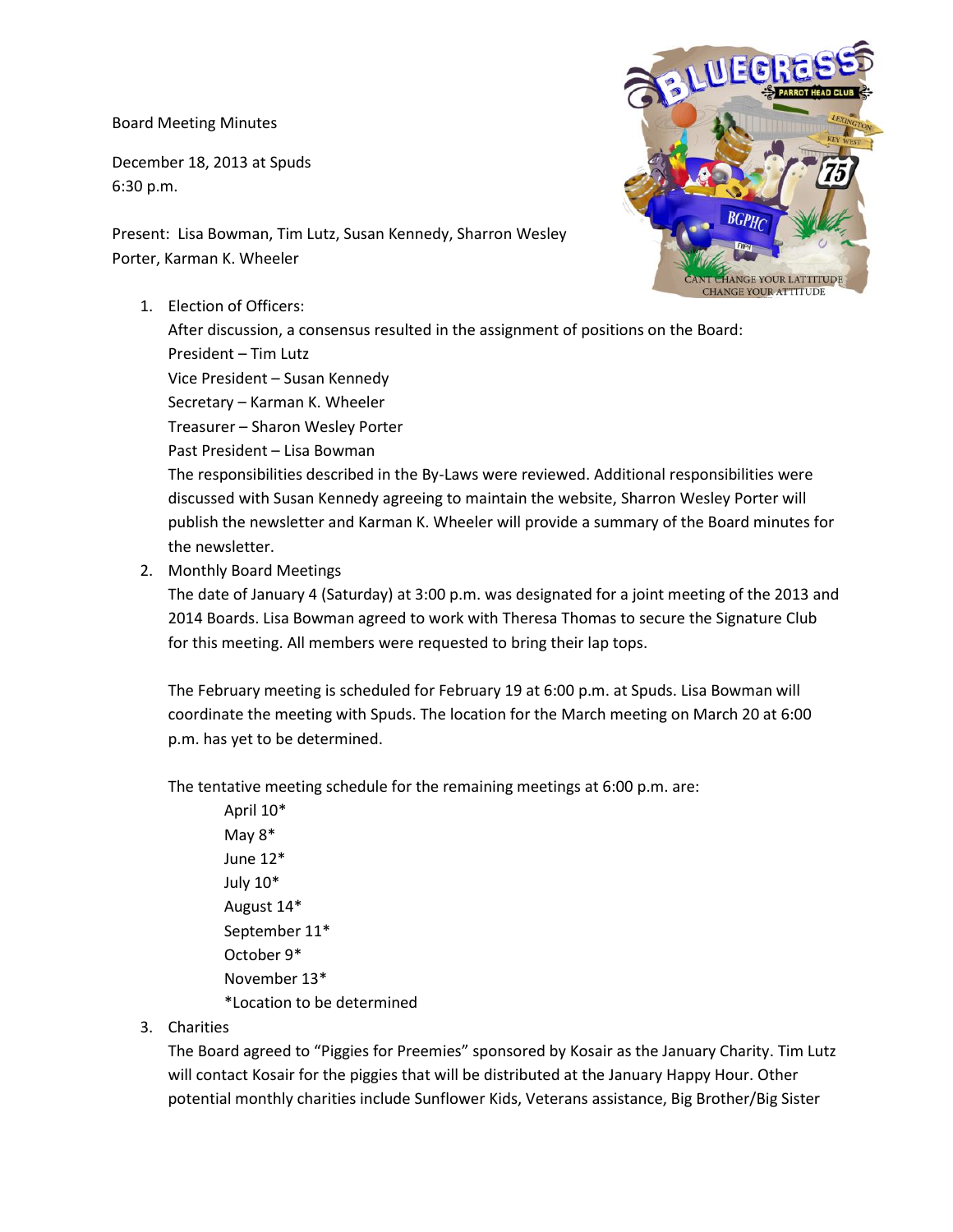(March), Friends of Animals, Relay for Life. Sharron Wesley Porter will check with Joe Porter on potential veteran agencies. Additional suggestions will be requested at the general meeting. The Board agreed with the charity sequence used by 2013 Board of attempting to stagger fundraisers between charities requiring monetary contributions and those needing materials/supplies.

4. Additional Events

The Board discussed new and recurring events. It was recommended that any new events requested be submitted in the form of a proposal to the Board. The proposal would include a description of the event, who will benefit, who will oversee the organization of the event (with periodic status reports to the Board), and an estimate of volunteers, time and resources needed from the club.

Several other events were discussed:

- a. Relay for Life Due to issues arising at previous events, including the overnight expectations, the Board decided not to participate in the overnight portion of the event this year but identify it as a potential monthly charity.
- b. Alltech Lexington St. Patrick Parade An announcement was received announcing the parade on March 15 at 1:00 p.m. Tim Lutz will include this information at the January General Meeting. He will also provide the information to Joy Moll for the January Newsletter.
- c. Disaster Blaster This event is scheduled for August 1 with an opportunity for the Club to provide "hands on" assistance. It was noted that Conch Republic will be performing at the event.
- 5. Newsletter Lisa Bowman noted that Joy Moll has agreed to publish the January newsletter. Lisa Bowman will have Joy contact Tim Lutz for information on Bowling. Karman K. Wheeler will provide Joy with a Board Meeting Summary to be included in the Newsletter.
- 6. Membership Current memberships and their involvement with various Club activities was discussed. It was recommended that members be reminded that, if purchasing tickets becomes limited, priority will be given to those involved in club activities.
- 7. Post Office Box

The post office box renewal is needed by the end of December. Sharron Wesley Porter will investigate the feasibility of changing the location. It was agreed that Sharron and Susan Kennedy will retain the keys.

- 8. Bank It was noted that Lisa Bowman, Mitzi Potter, Tim Lutz and Sharron Wesley Porter will make arrangements to visit the bank and change the account signatures.
- 9. Annual Report Lisa Bowman will complete the Annual Report, providing copies for each Board member. The deadline for submission is the end of January.
- 10. By Laws

Lisa Bowman provided an update on the status of the By Laws changes. She has Survey Monkey ready with a complete and up-to-date email list. She noted the document needs a couple of minor revisions. Once the revisions are complete, copies will be distributed at the General Meeting in January with voting scheduled for February. Tim Lutz will ask current election officers to continue in their present role (Mary Harbour, David Comstock, Phil Boggs).